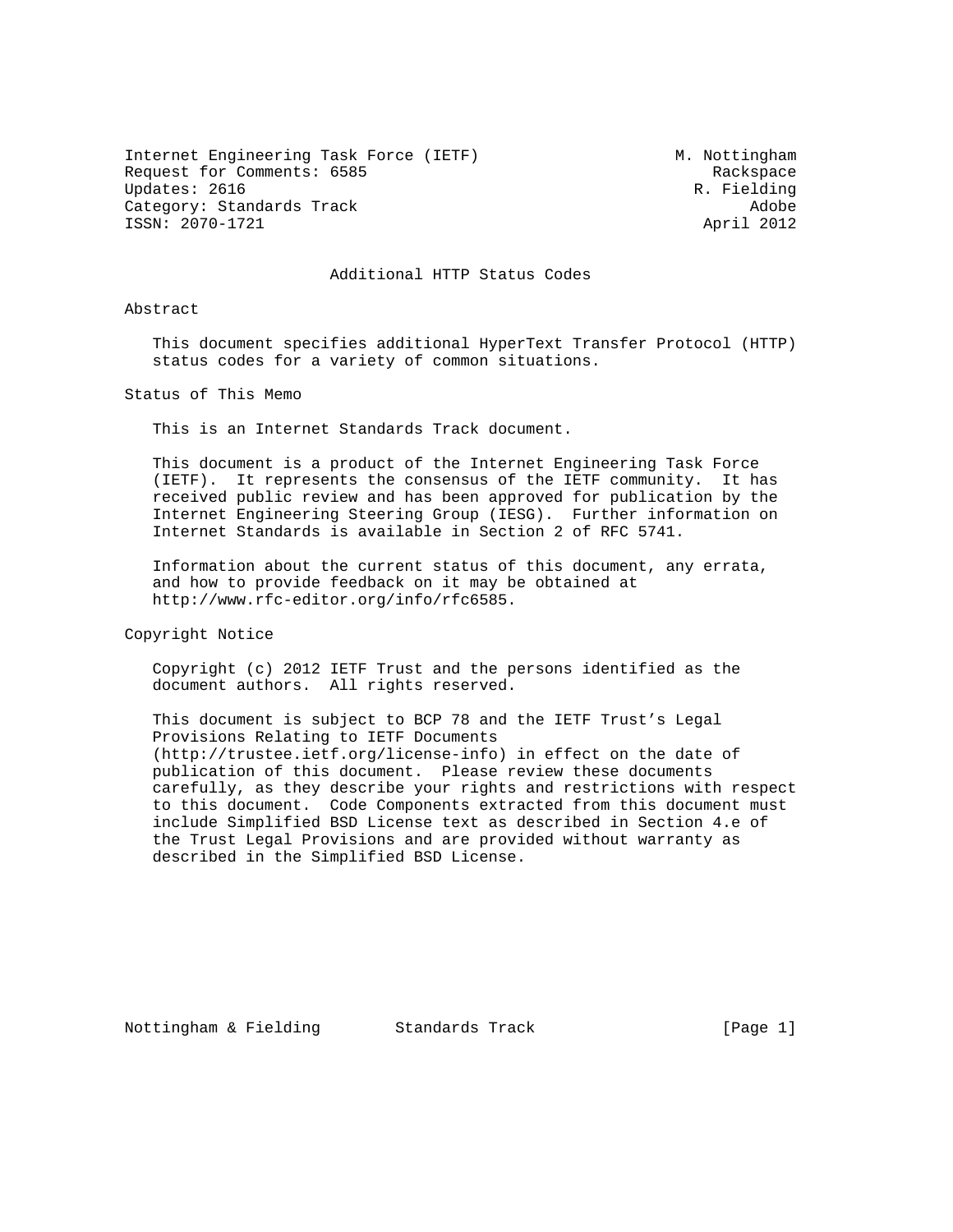Table of Contents

| 6. 511 Network Authentication Required 4 |  |
|------------------------------------------|--|
|                                          |  |
|                                          |  |
|                                          |  |
|                                          |  |
|                                          |  |

### 1. Introduction

 This document specifies additional HTTP [RFC2616] status codes for a variety of common situations, to improve interoperability and avoid confusion when other, less precise status codes are used.

 Note that these status codes are optional; servers cannot be required to support them. However, because clients will treat unknown status codes as a generic error of the same class (e.g., 499 is treated as 400 if it is not recognized), they can be safely deployed by existing servers (see [RFC2616] Section 6.1.1 for more information).

2. Requirements

 The key words "MUST", "MUST NOT", "REQUIRED", "SHALL", "SHALL NOT", "SHOULD", "SHOULD NOT", "RECOMMENDED", "MAY", and "OPTIONAL" in this document are to be interpreted as described in [RFC2119].

3. 428 Precondition Required

 The 428 status code indicates that the origin server requires the request to be conditional.

 Its typical use is to avoid the "lost update" problem, where a client GETs a resource's state, modifies it, and PUTs it back to the server, when meanwhile a third party has modified the state on the server, leading to a conflict. By requiring requests to be conditional, the server can assure that clients are working with the correct copies.

 Responses using this status code SHOULD explain how to resubmit the request successfully. For example:

 HTTP/1.1 428 Precondition Required Content-Type: text/html

Nottingham & Fielding Standards Track [Page 2]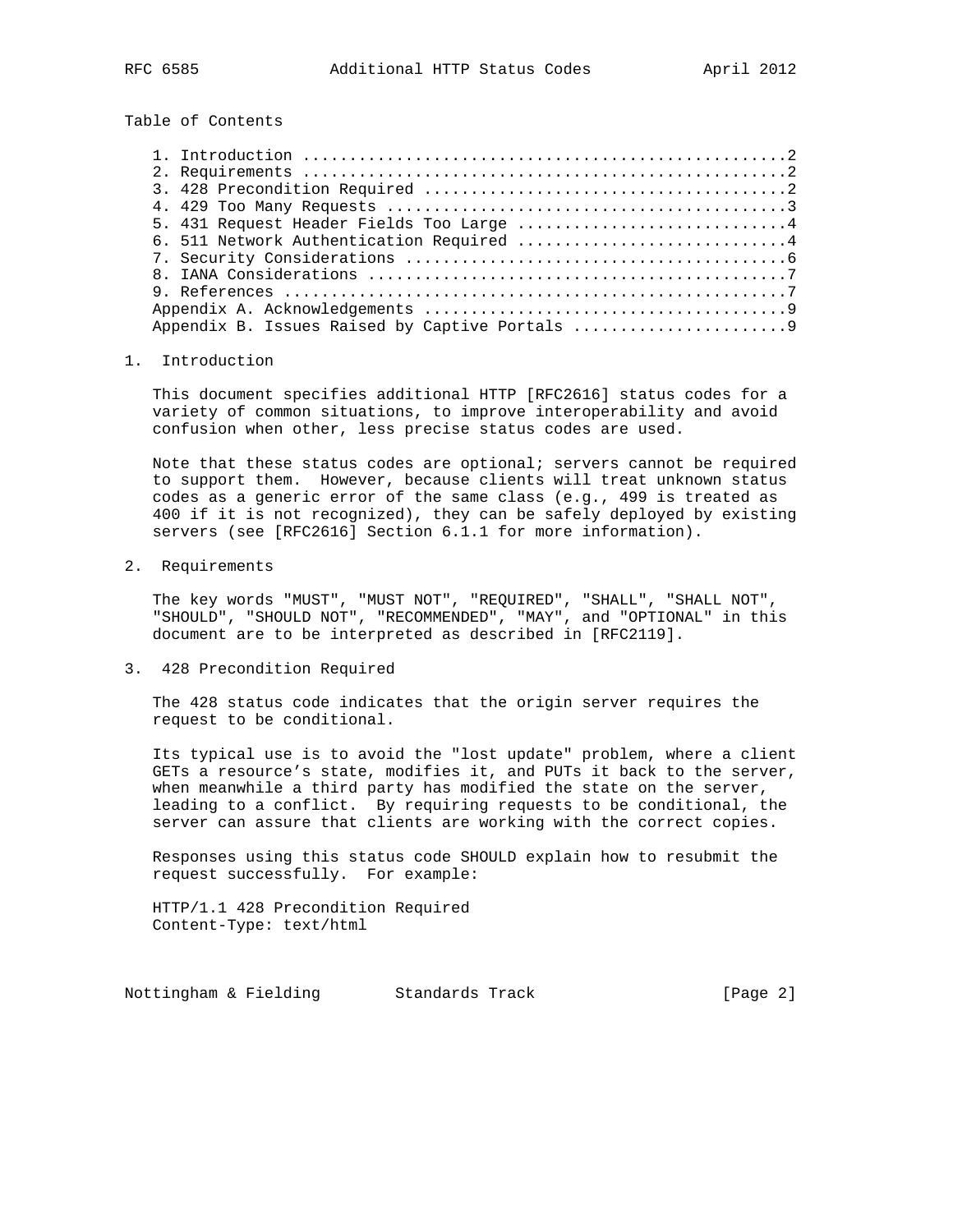```
 <html>
       <head>
          <title>Precondition Required</title>
       </head>
       <body>
          <h1>Precondition Required</h1>
          <p>This request is required to be conditional;
          try using "If-Match".</p>
       </body>
    </html>
    Responses with the 428 status code MUST NOT be stored by a cache.
4. 429 Too Many Requests
    The 429 status code indicates that the user has sent too many
    requests in a given amount of time ("rate limiting").
    The response representations SHOULD include details explaining the
    condition, and MAY include a Retry-After header indicating how long
    to wait before making a new request.
   For example:
   HTTP/1.1 429 Too Many Requests
    Content-Type: text/html
   Retry-After: 3600
    <html>
       <head>
         <title>Too Many Requests</title>
       </head>
       <body>
          <h1>Too Many Requests</h1>
          <p>I only allow 50 requests per hour to this Web site per
             logged in user. Try again soon.</p>
       </body>
    </html>
   Note that this specification does not define how the origin server
```
 identifies the user, nor how it counts requests. For example, an origin server that is limiting request rates can do so based upon counts of requests on a per-resource basis, across the entire server, or even among a set of servers. Likewise, it might identify the user by its authentication credentials, or a stateful cookie.

Responses with the 429 status code MUST NOT be stored by a cache.

Nottingham & Fielding Standards Track [Page 3]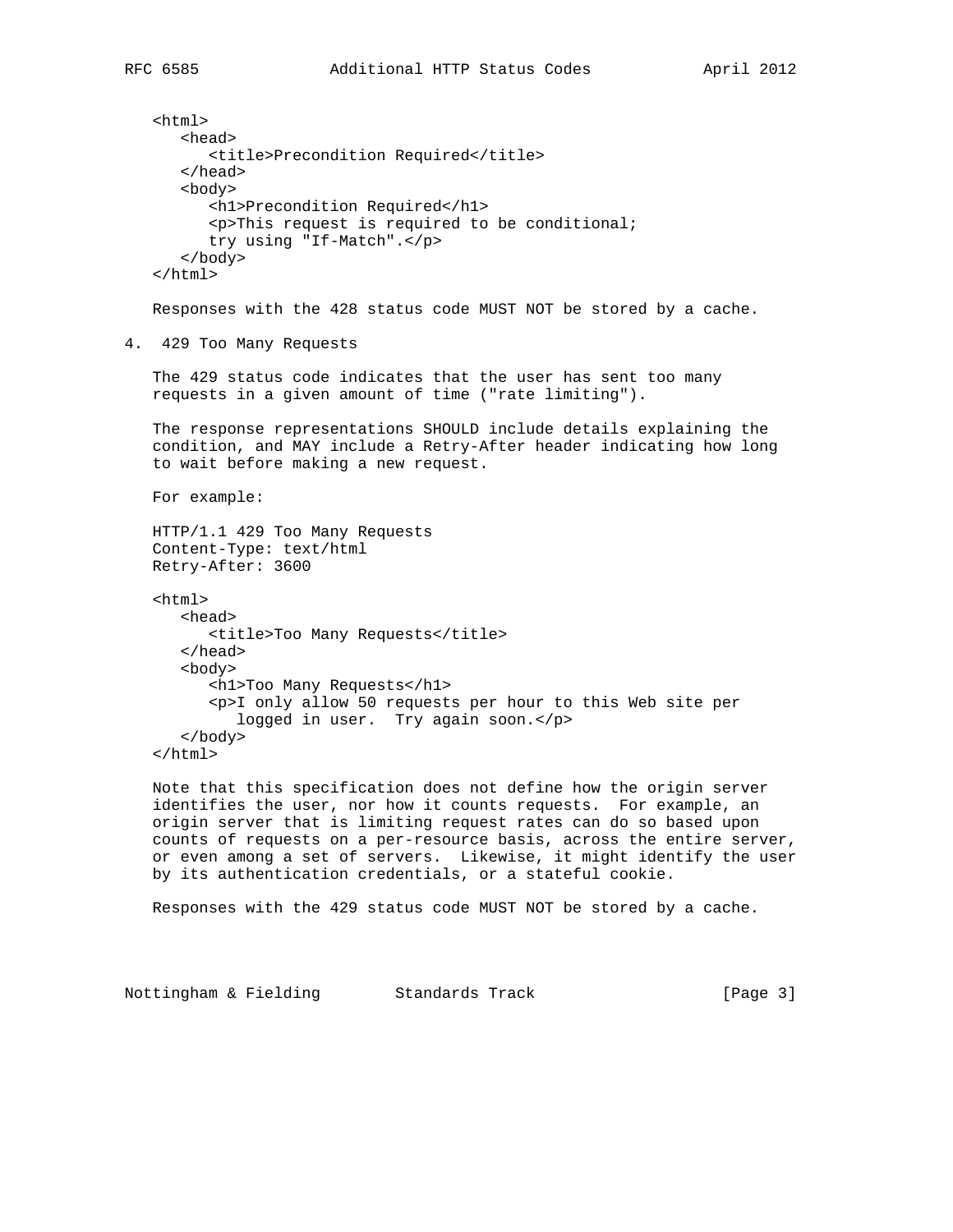5. 431 Request Header Fields Too Large

 The 431 status code indicates that the server is unwilling to process the request because its header fields are too large. The request MAY be resubmitted after reducing the size of the request header fields.

 It can be used both when the set of request header fields in total is too large, and when a single header field is at fault. In the latter case, the response representation SHOULD specify which header field was too large.

For example:

 HTTP/1.1 431 Request Header Fields Too Large Content-Type: text/html

```
 <html>
    <head>
       <title>Request Header Fields Too Large</title>
    </head>
    <body>
       <h1>Request Header Fields Too Large</h1>
       <p>The "Example" header was too large.</p>
    </body>
 </html>
```
Responses with the 431 status code MUST NOT be stored by a cache.

6. 511 Network Authentication Required

 The 511 status code indicates that the client needs to authenticate to gain network access.

 The response representation SHOULD contain a link to a resource that allows the user to submit credentials (e.g., with an HTML form).

 Note that the 511 response SHOULD NOT contain a challenge or the login interface itself, because browsers would show the login interface as being associated with the originally requested URL, which may cause confusion.

 The 511 status SHOULD NOT be generated by origin servers; it is intended for use by intercepting proxies that are interposed as a means of controlling access to the network.

Responses with the 511 status code MUST NOT be stored by a cache.

Nottingham & Fielding Standards Track [Page 4]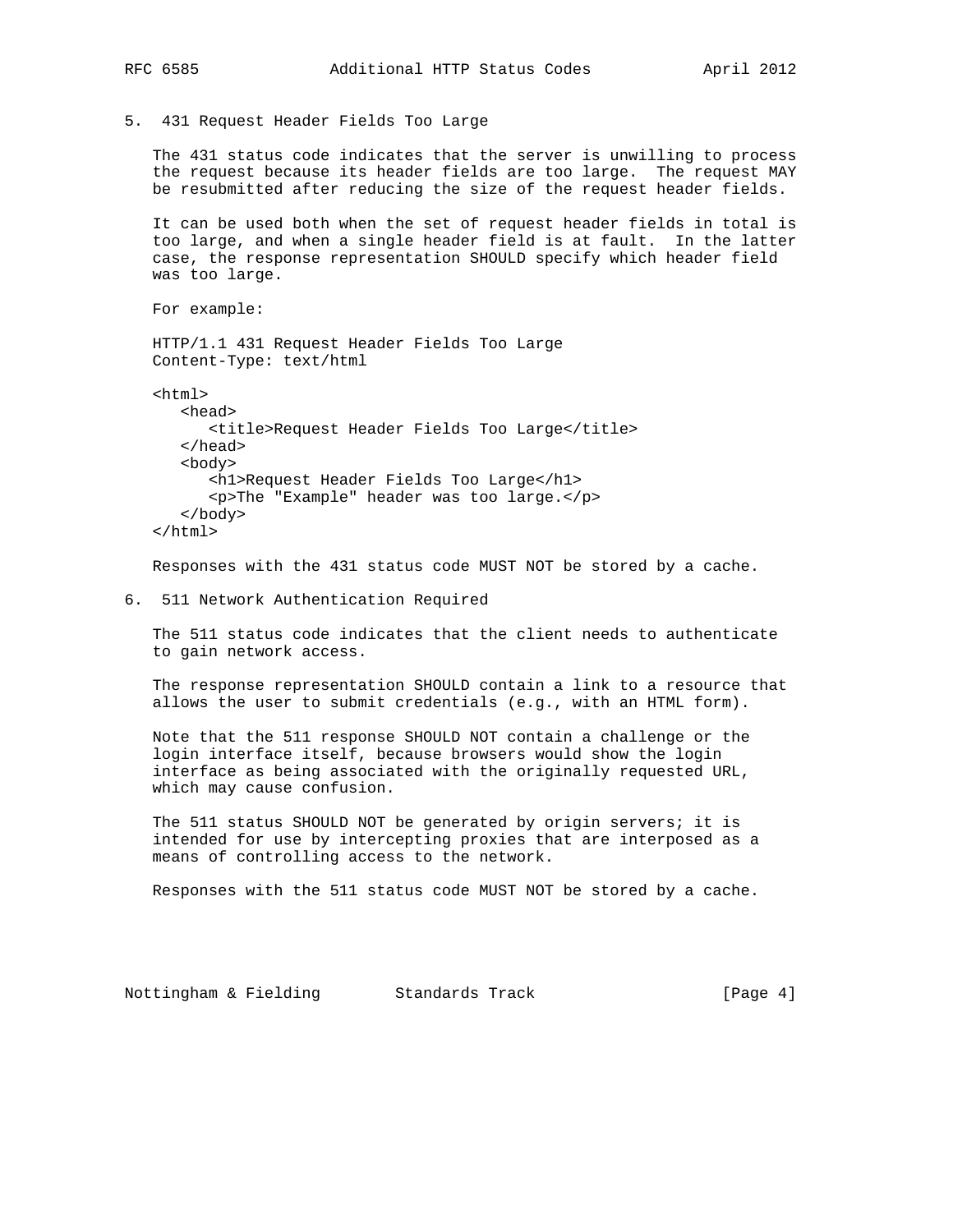### 6.1. The 511 Status Code and Captive Portals

 The 511 status code is designed to mitigate problems caused by "captive portals" to software (especially non-browser agents) that is expecting a response from the server that a request was made to, not the intervening network infrastructure. It is not intended to encourage deployment of captive portals -- only to limit the damage caused by them.

 A network operator wishing to require some authentication, acceptance of terms, or other user interaction before granting access usually does so by identifying clients who have not done so ("unknown clients") using their Media Access Control (MAC) addresses.

 Unknown clients then have all traffic blocked, except for that on TCP port 80, which is sent to an HTTP server (the "login server") dedicated to "logging in" unknown clients, and of course traffic to the login server itself.

 For example, a user agent might connect to a network and make the following HTTP request on TCP port 80:

 GET /index.htm HTTP/1.1 Host: www.example.com

 Upon receiving such a request, the login server would generate a 511 response:

 HTTP/1.1 511 Network Authentication Required Content-Type: text/html

<html>

```
 <head>
       <title>Network Authentication Required</title>
       <meta http-equiv="refresh"
             content="0; url=https://login.example.net/">
    </head>
    <body>
       <p>You need to <a href="https://login.example.net/">
      authenticate with the local network</a> in order to gain
       access.</p>
    </body>
 </html>
```
 Here, the 511 status code assures that non-browser clients will not interpret the response as being from the origin server, and the META HTML element redirects the user agent to the login server.

Nottingham & Fielding Standards Track [Page 5]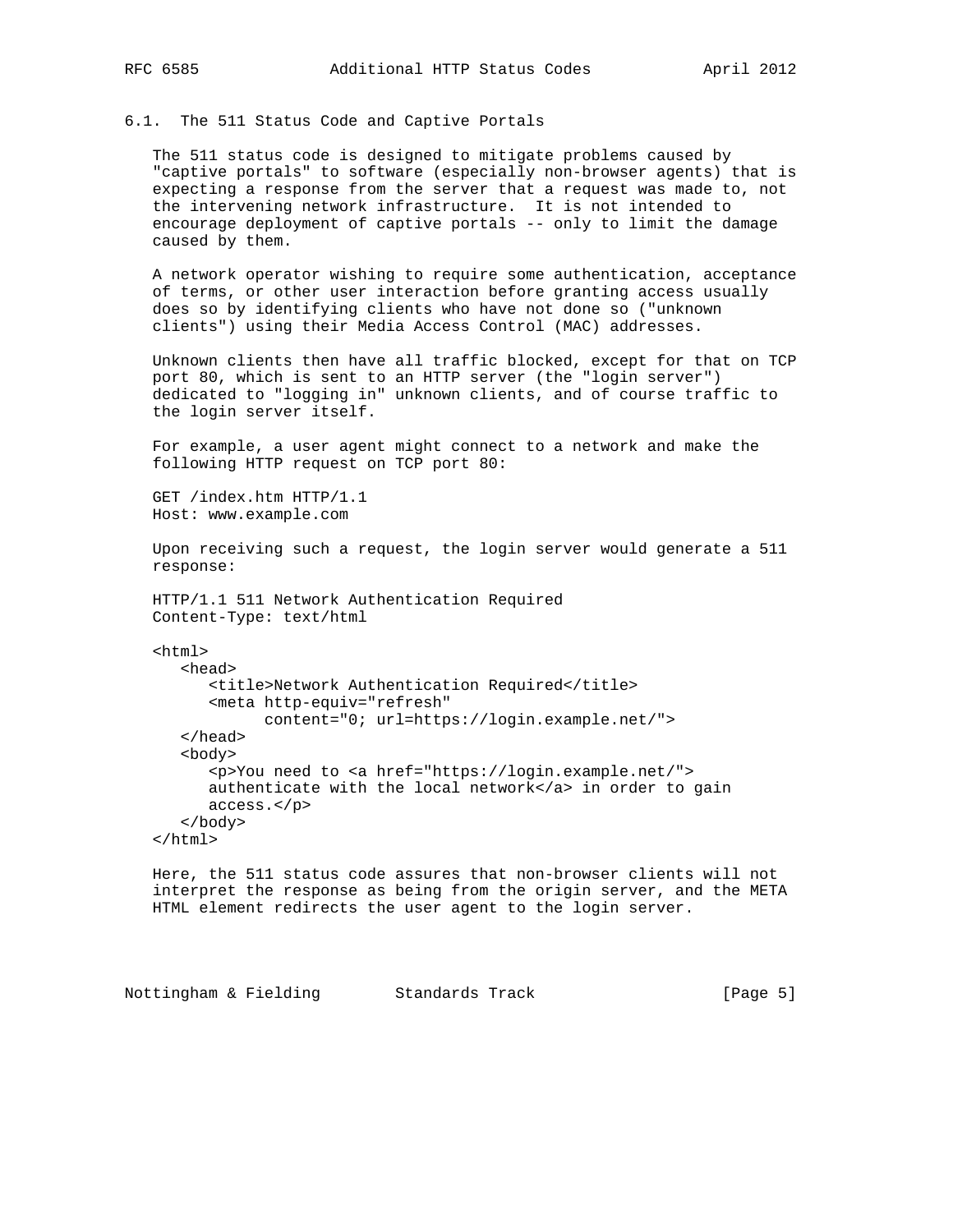# 7. Security Considerations

7.1. 428 Precondition Required

 The 428 status code is optional; clients cannot rely upon its use to prevent "lost update" conflicts.

7.2. 429 Too Many Requests

 When a server is under attack or just receiving a very large number of requests from a single party, responding to each with a 429 status code will consume resources.

Therefore, servers are not required to use the 429 status code; when limiting resource usage, it may be more appropriate to just drop connections, or take other steps.

7.3. 431 Request Header Fields Too Large

 Servers are not required to use the 431 status code; when under attack, it may be more appropriate to just drop connections, or take other steps.

7.4. 511 Network Authentication Required

 In common use, a response carrying the 511 status code will not come from the origin server indicated in the request's URL. This presents many security issues; e.g., an attacking intermediary may be inserting cookies into the original domain's name space, may be observing cookies or HTTP authentication credentials sent from the user agent, and so on.

 However, these risks are not unique to the 511 status code; in other words, a captive portal that is not using this status code introduces the same issues.

 Also, note that captive portals using this status code on a Secure Socket Layer (SSL) or Transport Layer Security (TLS) connection (commonly, port 443) will generate a certificate error on the client.

Nottingham & Fielding Standards Track [Page 6]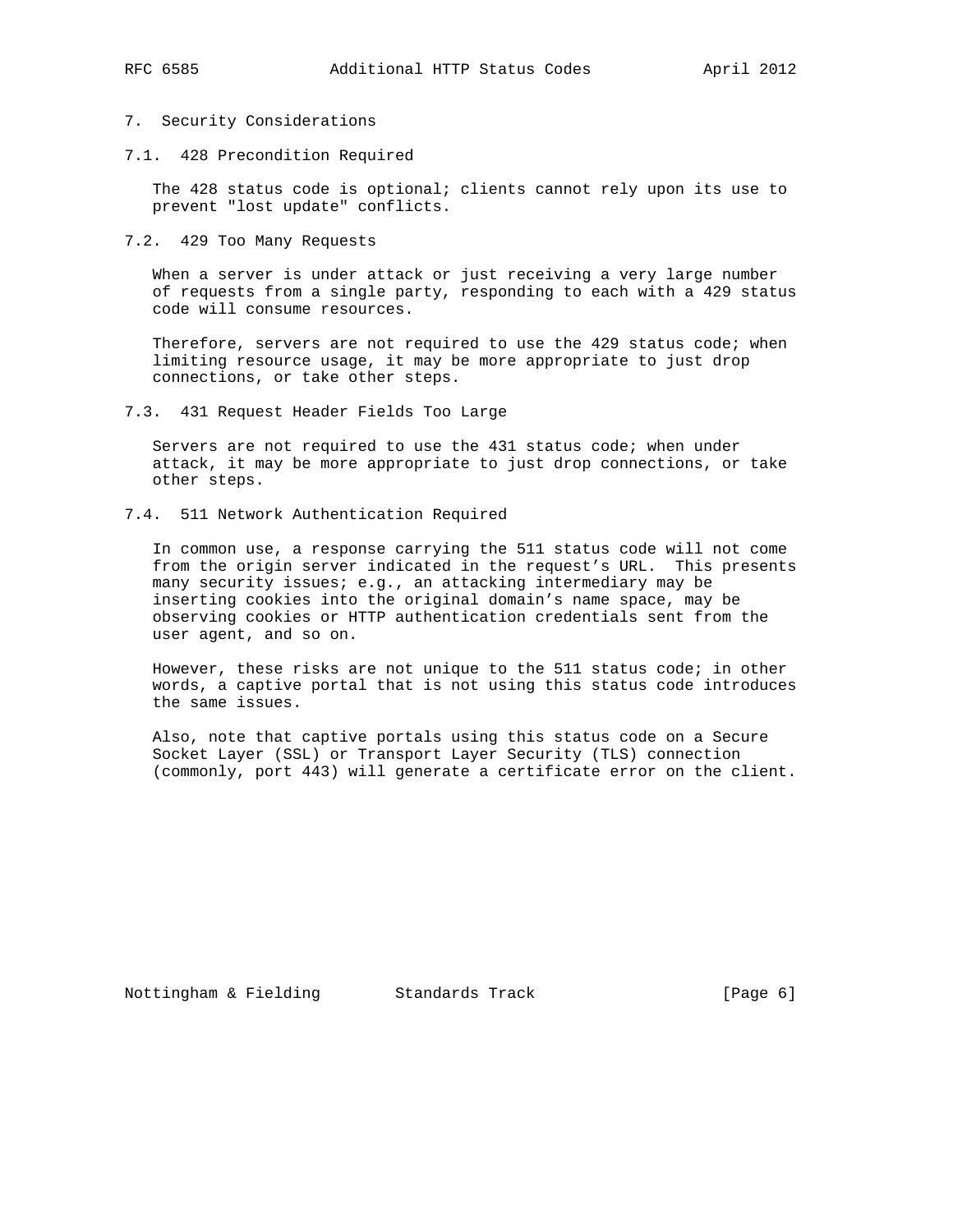# 8. IANA Considerations

 The HTTP Status Codes registry has been updated with the following entries:

 Value: 428 Description: Precondition Required Reference: [RFC6585]

 Value: 429 Description: Too Many Requests Reference: [RFC6585]

 Value: 431 Description: Request Header Fields Too Large Reference: [RFC6585]

 Value: 511 Description: Network Authentication Required Reference: [RFC6585]

## 9. References

- 9.1. Normative References
	- [RFC2119] Bradner, S., "Key words for use in RFCs to Indicate Requirement Levels", BCP 14, RFC 2119, March 1997.
	- [RFC2616] Fielding, R., Gettys, J., Mogul, J., Frystyk, H., Masinter, L., Leach, P., and T. Berners-Lee, "Hypertext Transfer Protocol -- HTTP/1.1", RFC 2616, June 1999.
- 9.2. Informative References
	- [CORS] van Kesteren, A., Ed., "Cross-Origin Resource Sharing", W3C Working Draft WD-cors-20100727, July 2010, <http://www.w3.org/TR/cors/>.
	- [Favicon] Wikipedia, "Favicon", March 2012, <http://en.wikipedia.org/w/ index.php?title=Favicon&oldid=484627550>.
	- [OAuth2.0] Hammer-Lahav, E., Ed., Recordon, D., and D. Hardt, "The OAuth 2.0 Authorization Protocol", Work in Progress, March 2012.

Nottingham & Fielding Standards Track [Page 7]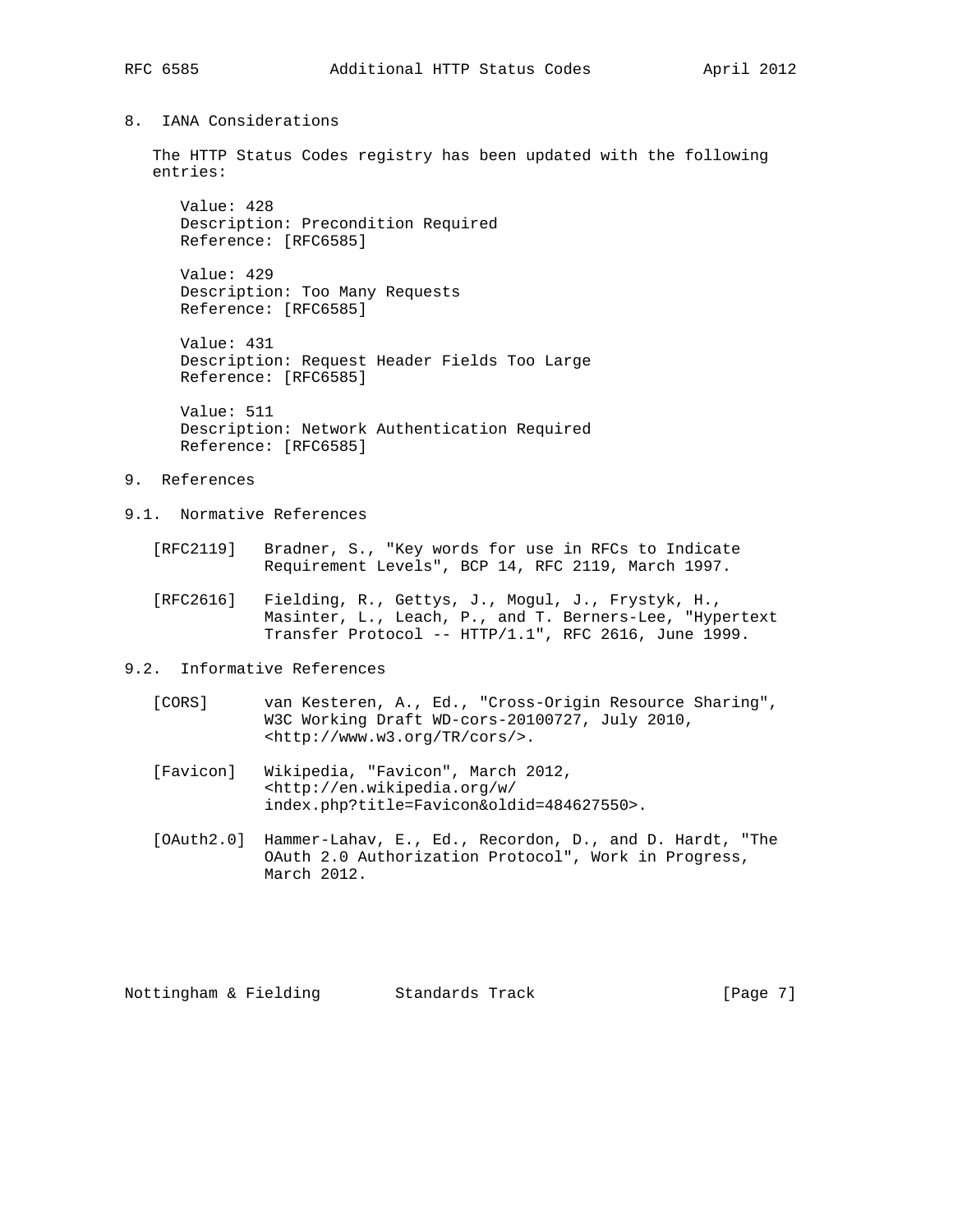- [P3P] Marchiori, M., Ed., "The Platform for Privacy Preferences 1.0 (P3P1.0) Specification", W3C Recommendation REC-P3P-20020416, April 2002, <http://www.w3.org/TR/P3P/>.
- [RFC4791] Daboo, C., Desruisseaux, B., and L. Dusseault, "Calendaring Extensions to WebDAV (CalDAV)", RFC 4791, March 2007.
- [RFC4918] Dusseault, L., Ed., "HTTP Extensions for Web Distributed Authoring and Versioning (WebDAV)", RFC 4918, June 2007.
- [WIDGETS] Caceres, M., Ed., "Widget Packaging and XML Configuration", W3C Recommendation REC-widgets-20110927, September 2011, <http://www.w3.org/TR/widgets/>.
- [WebFinger] WebFinger Project, "WebFingerProtocol (Draft)", January 2010, <http://code.google.com/p/webfinger/wiki/ WebFingerProtocol>.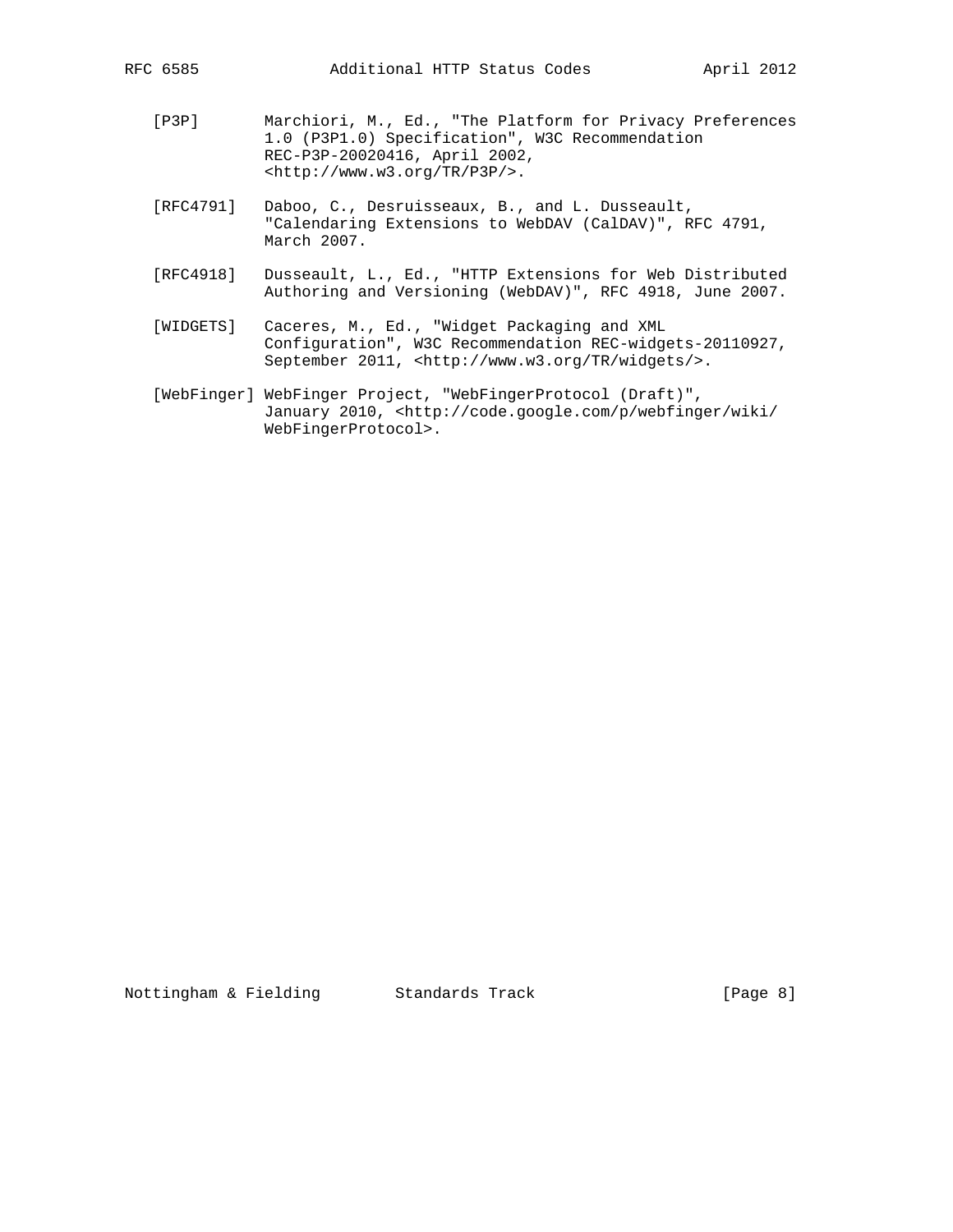Appendix A. Acknowledgements

 Thanks to Jan Algermissen and Julian Reschke for their suggestions and feedback.

Appendix B. Issues Raised by Captive Portals

 Since clients cannot differentiate between a portal's response and that of the HTTP server that they intended to communicate with, a number of issues arise. The 511 status code is intended to help mitigate some of them.

 One example is the "favicon.ico" [Favicon] commonly used by browsers to identify the site being accessed. If the favicon for a given site is fetched from a captive portal instead of the intended site (e.g., because the user is unauthenticated), it will often "stick" in the browser's cache (most implementations cache favicons aggressively) beyond the portal session, so that it seems as if the portal's favicon has "taken over" the legitimate site.

 Another browser-based issue comes about when the Platform for Privacy Preferences [P3P] is supported. Depending on how it is implemented, it's possible a browser might interpret a portal's response for the p3p.xml file as the server's, resulting in the privacy policy (or lack thereof) advertised by the portal being interpreted as applying to the intended site. Other Web-based protocols such as WebFinger [WebFinger], Cross-Origin Resource Sharing [CORS], and Open Authorization [OAuth2.0] may also be vulnerable to such issues.

 Although HTTP is most widely used with Web browsers, a growing number of non-browsing applications use it as a substrate protocol. For example, Web Distributed Authoring and Versioning (WebDAV) [RFC4918] and Calendaring Extensions to WebDAV (CalDAV) [RFC4791] both use HTTP as the basis (for remote authoring and calendaring, respectively). Using these applications from behind a captive portal can result in spurious errors being presented to the user, and might result in content corruption, in extreme cases.

 Similarly, other non-browser applications using HTTP can be affected as well, e.g., widgets [WIDGETS], software updates, and other specialized software such as Twitter clients and the iTunes Music Store.

 It should be noted that it's sometimes believed that using HTTP redirection to direct traffic to the portal addresses these issues. However, since many of these uses "follow" redirects, this is not a good solution.

Nottingham & Fielding Standards Track [Page 9]